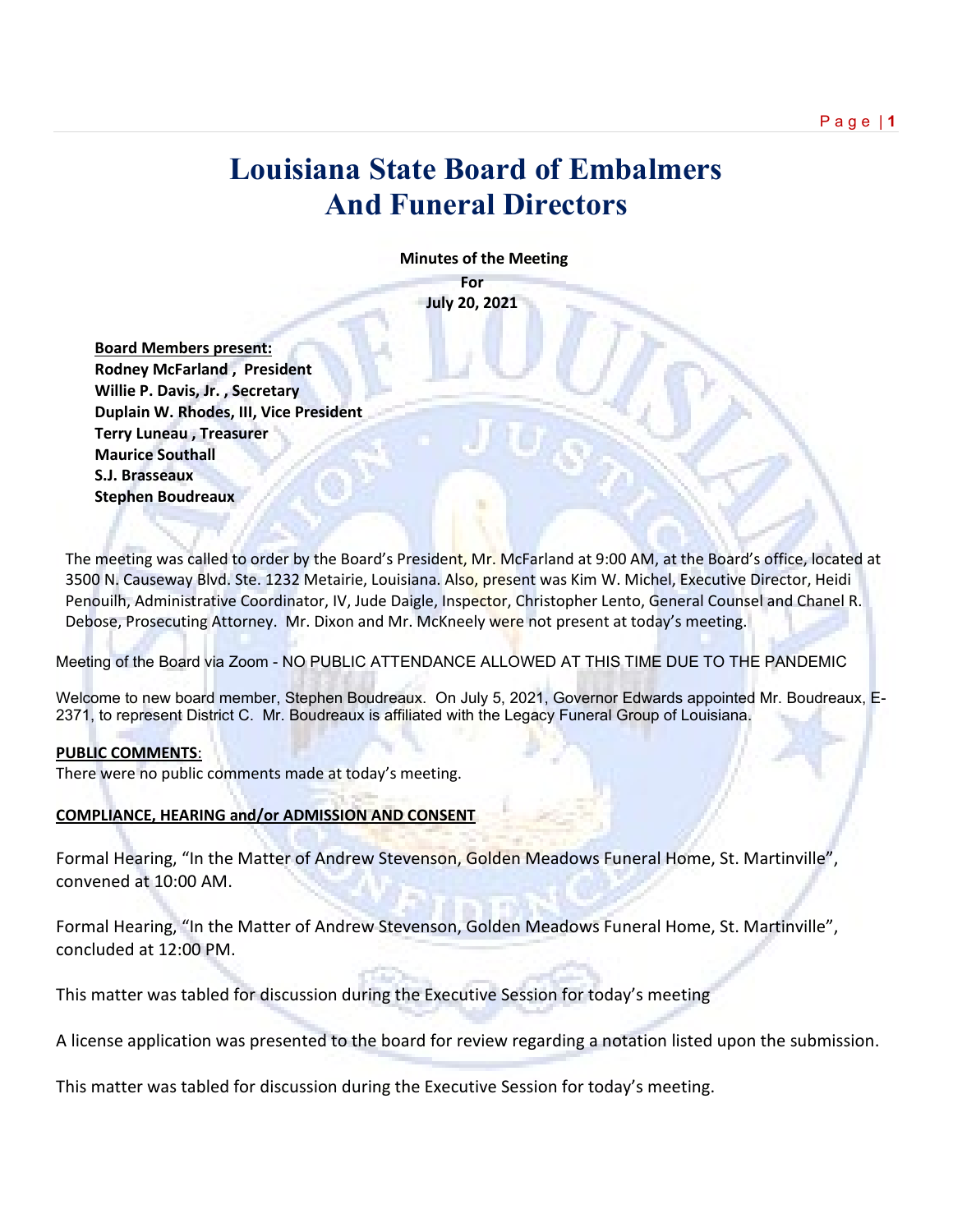Attorney General Opinion 21-0052 was presented to the board members for review. The opinion letter, which addresses the board's online renewal and record keeping is attached to these minutes. The opinion will also be placed upon the board's website.

A letter received from the East Baton Rouge Parish Coroner's office was presented to the board members. The letter stated that Arthur Johnson, of Rollins Funeral Home, Woodville, MS, removed a decedent from the home on June 28, 2021, without contacting the East Baton Rouge Parish Coroner's office or contacting a LA licensed funeral home. East Baton Rouge Parish Coroner's office contacted this board to inform that since the EBRPC office is refusing to assist with the issue, the funeral home is contacting LA licensed funeral homes for assistance with the filing of the death certificate. The EBRPC office's letter is attached to these minutes.

Motion was made by Mr. Brasseaux, seconded by Mr. Southall and unanimously passed that Ms. Michel contact the Mississippi State Board of Funeral Service to file a complaint and inform them of the letter from the EBRPCO letter to Rollins Funeral Home.

The Laws and Rules Committee held their meeting on Friday, July 9, 2021 via zoom. Mr. Brasseaux, the current Chair of the committee, noted that he reviewed the rules and made notations by the rules that need to be addressed. It was the general consensus that the rule chapters that need further change discussions are Chapter 7, Chapter 11, Chapter 19, Chapter 20, and Chapter 23.

Ms. Michel advised the board that the current contract for Ms. Debose, Prosecuting Attorney, will expire on January 20, 2022 and the board was presented with a new contract for new terms to review.

Motion was made by Mr. Southall, seconded by Mr. Luneau and unanimously passed that the contract for Ms. Debose, as presented be accepted for Prosecuting Attorney services.

Ms. Michel presented her report, referencing the attached Conference quarterly report and presented the Board with a current license and registry update.

Ms. Michel advised the board that in keeping with the rules and protocols of the Dept of Civil Service for classified staff, a three percent salary increase was also granted to the unclassified staff.

Ms. Michel also advised the board that in reviewing the financial summary and budget figures, she noted that the current lease will expire in February 2024, and although there was still some time to the lease, she would review other location options in order to reduce the lease payments that are currently, Two Thousand Six Hundred Eighty Five Dollars (\$2,685.00) per month. Ms. Michel advised that the regulations state that the office may establish its office in the metropolitan New Orleans area. Ms. Michel stated that since the pandemic, office real estate should not be a problem due to the fact that most businesses are now working remotely with their employees. Ms. Michel noted that the current suite utilizes approximately 1600+ square feet and that the board could possibly look for a larger space in order to accommodate attendants at open meetings more comfortably in the future at a lower rate. Once Ms. Michel has had the opportunity to gather more information and location options, it will be presented to the board for further review.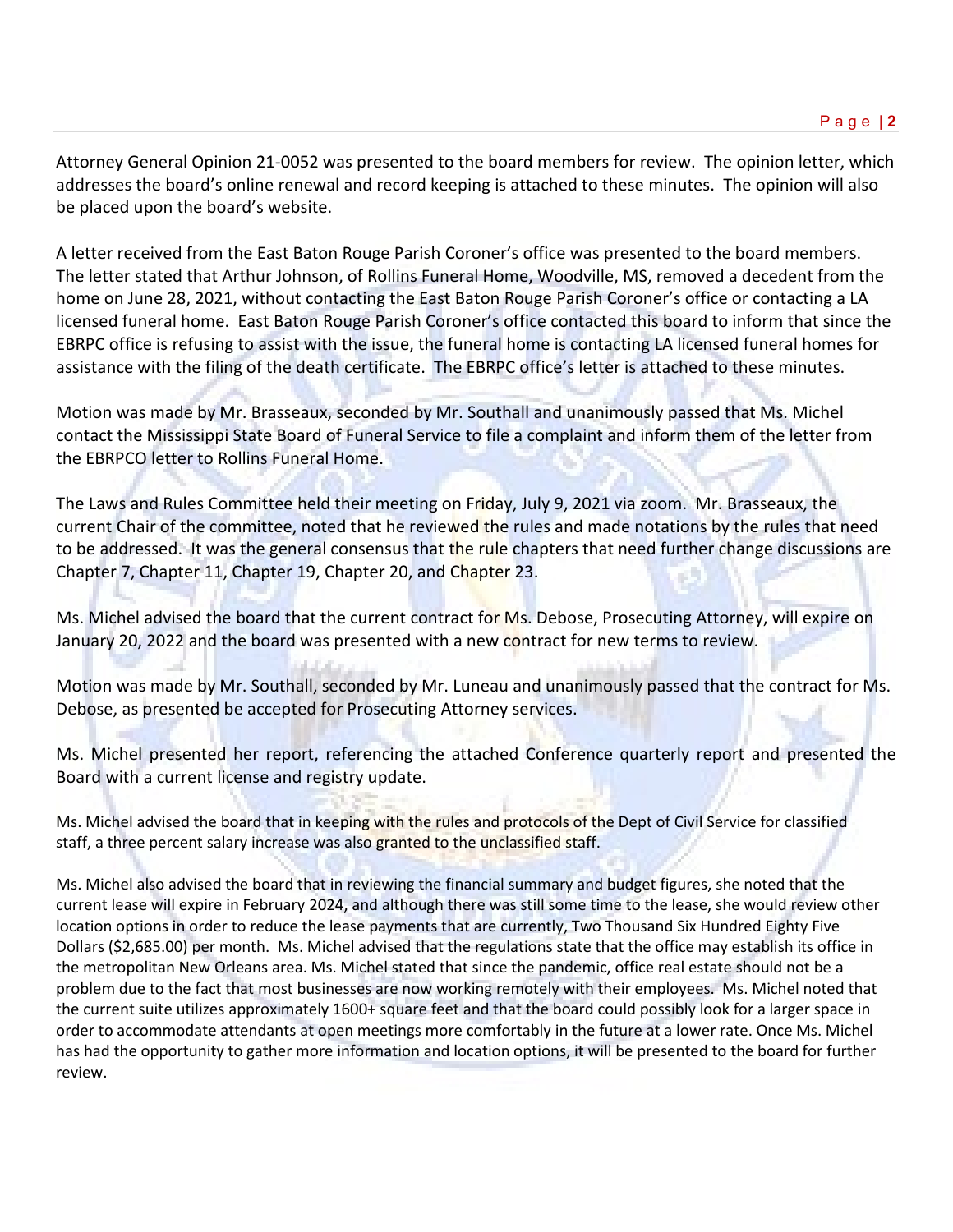| <b>License &amp; Registry Update</b>                     |          |                      |                             |
|----------------------------------------------------------|----------|----------------------|-----------------------------|
|                                                          |          |                      | <b>Updated on 7/14/2021</b> |
| <b>Funeral Establishments - new issue</b>                |          |                      |                             |
| <b>Colligan Crematory &amp; Funeral</b>                  |          |                      |                             |
| Service                                                  |          | 2964                 |                             |
|                                                          |          |                      |                             |
| <b>Establishment Ownership/Location/Name Change</b>      |          |                      |                             |
|                                                          |          |                      |                             |
| <b>Crematory Establishment - new issue</b>               |          |                      |                             |
| <b>Colligan Crematory &amp; Funeral</b>                  |          |                      |                             |
| Service                                                  |          | 53                   |                             |
|                                                          |          |                      |                             |
| <b>Embalmer and Funeral Director License - new issue</b> |          |                      |                             |
| Harriet Harmon                                           | E-2921   |                      |                             |
|                                                          |          |                      |                             |
| <b>Funeral Director License - new issue</b>              |          |                      |                             |
| <b>Terese Cooper</b>                                     | U-1730   |                      |                             |
| <b>Hall Davis V</b>                                      | $U-1731$ |                      |                             |
|                                                          |          |                      |                             |
| <b>Retort Operator License - new issue</b>               |          |                      |                             |
| <b>Stanley Levier</b>                                    | 390      | <b>Justin Pope</b>   | 394                         |
| Darnell Prejean                                          | 391      | <b>Mark Hutson</b>   | 395                         |
| Amanda Robeau                                            | 392      | David Montana        | 396                         |
| Aaron Foreman                                            | 393      |                      |                             |
|                                                          |          |                      |                             |
| <b>Internships Registered</b>                            |          |                      |                             |
| <b>Skye Taylor</b>                                       | 0544     | <b>Celsea Self</b>   | 0548                        |
| Raven Jackson                                            | 0555     | <b>Peyton Young</b>  | 0549                        |
| <b>Jimmy Taylor</b>                                      | 0546     | <b>Kendra Mazyck</b> | 0550                        |
| <b>Jennifer Sanders</b>                                  | 0547     |                      |                             |
|                                                          |          |                      |                             |

Mr. Daigle presented his inspector's report as; 88,300 MILES IS THE TOTAL MILEAGE ON THE 2017 FORD FUSION AS OF TODAY ON MEETING DAY; Since the beginning of 2021 a total of 350 inspections have been done so far this year; 60 Inspections since the last meeting; This represents the total number of inspections since the beginning of 2021.

Motion was made by Mr. Southall, seconded by Mr. Luneau and unanimously passed that the Executive Director's report and the Inspector's report be accepted as presented.

The minutes of June 22, 2021 were presented for review and approval.

Motion was made by Mr. Luneau and seconded by Mr. Brasseaux and unanimously passed that the minutes be accepted as presented.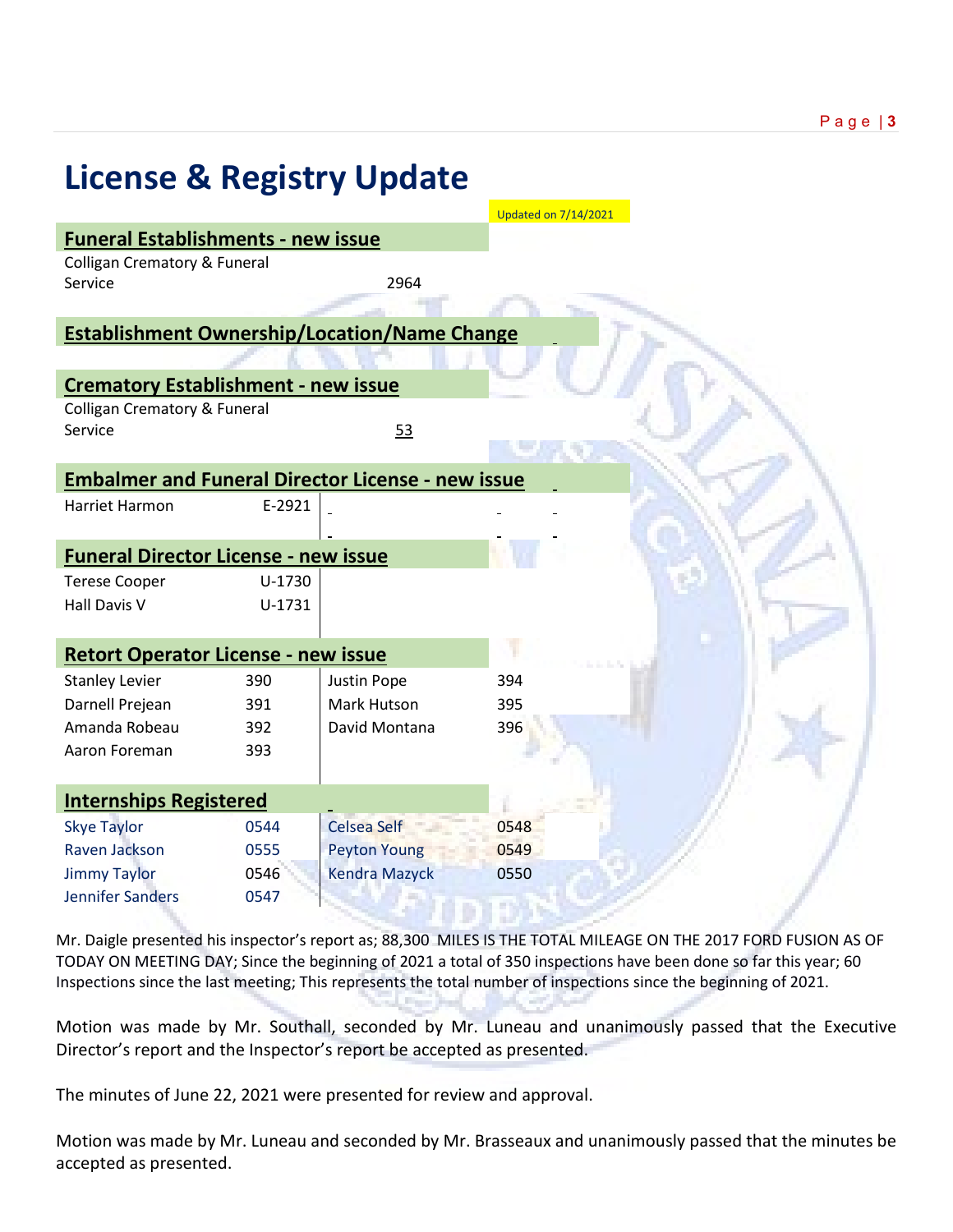The financial report and budget for FY 20/21 was presented for review and consideration.

Motion was made by Mr. Luneau, seconded by Mr. Brasseaux and unanimously passed that the financial report be accepted as presented.

The Complaint Review Committee's report was presented to the Board by Ms. Debose, Prosecuting Attorney.

Ms. Debose reiterated that the complaints are presented anonymously in numerical format to the Board with the Complaint Review Committee's decision based upon the information presented at the time of review. The numbered complaints presented in an open meeting remains anonymous while a complaint is pending further investigation and/or until such time as the complaint file has been closed.

One complaint presented was recommended for a formal hearing.

Motion was made by Mr. Southall, seconded by Mr. Luneau and unanimously passed that the complaint report be accepted as presented per the recommendations of the Complaint Review Committee.

Motion was made by Mr. Brasseaux, seconded by Mr. Southall and unanimously passed that the board move into Executive Session at 12:15 PM for the following;

Discussion with regard to the formal hearing; Discussion with regard to the license application review that was presented;

Motion was made by Mr. Davis, seconded by Mr. Luneau and unanimously passed that the board move out of Executive Session at 1:15 PM.

Motion was made by Mr. Southall, seconded by Mr. Davis and unanimously passed that the license application presented, be accepted and approved.

Motion was made by Mr. Brasseaux, seconded by Mr. Rhodes and passed by a unanimous vote of the six board members present; absent were Mr. McKneely and Mr. Dixon, that Mr. Stevenson and Golden Meadows Funeral Home, St. Martinville be found guilty of violating the following statutes: LA. R.S. 37:846 (A) (14) and fined the sum of Five Hundred Dollars (\$500.00); Five-Hundred (\$500.00) dollars of the fine is suspended for of LA. R.S. 37:846 (A) (14) as it relates to LA. R.S. 40:52 (Burial Transit Permits); that he be found guilty of violating LA. R.S. 37:855 (A), and LA. R.S. 37:846 (A) (5) and fined the sum of Twenty Five Hundred Dollars (\$2,500.00); Two-Thousand (\$2,000.00) dollars of the fine is suspended for the violation of LA R.S. 37:846 (A) (5), (Unprofessional Conduct); and that he reimburse the board for attorney's fees and court reporter for the today's hearing.

# **FINDINGS OF FACT and DECISIONS of the BOARD**

This matter came before the Louisiana State Board of Embalmers and Funeral Directors for hearing on July 20, 2021.

Present:

**CHANEL R. DEBOSE,** Prosecuting Attorney, for and on behalf of the Louisiana State Board of Embalmers and Funeral Directors.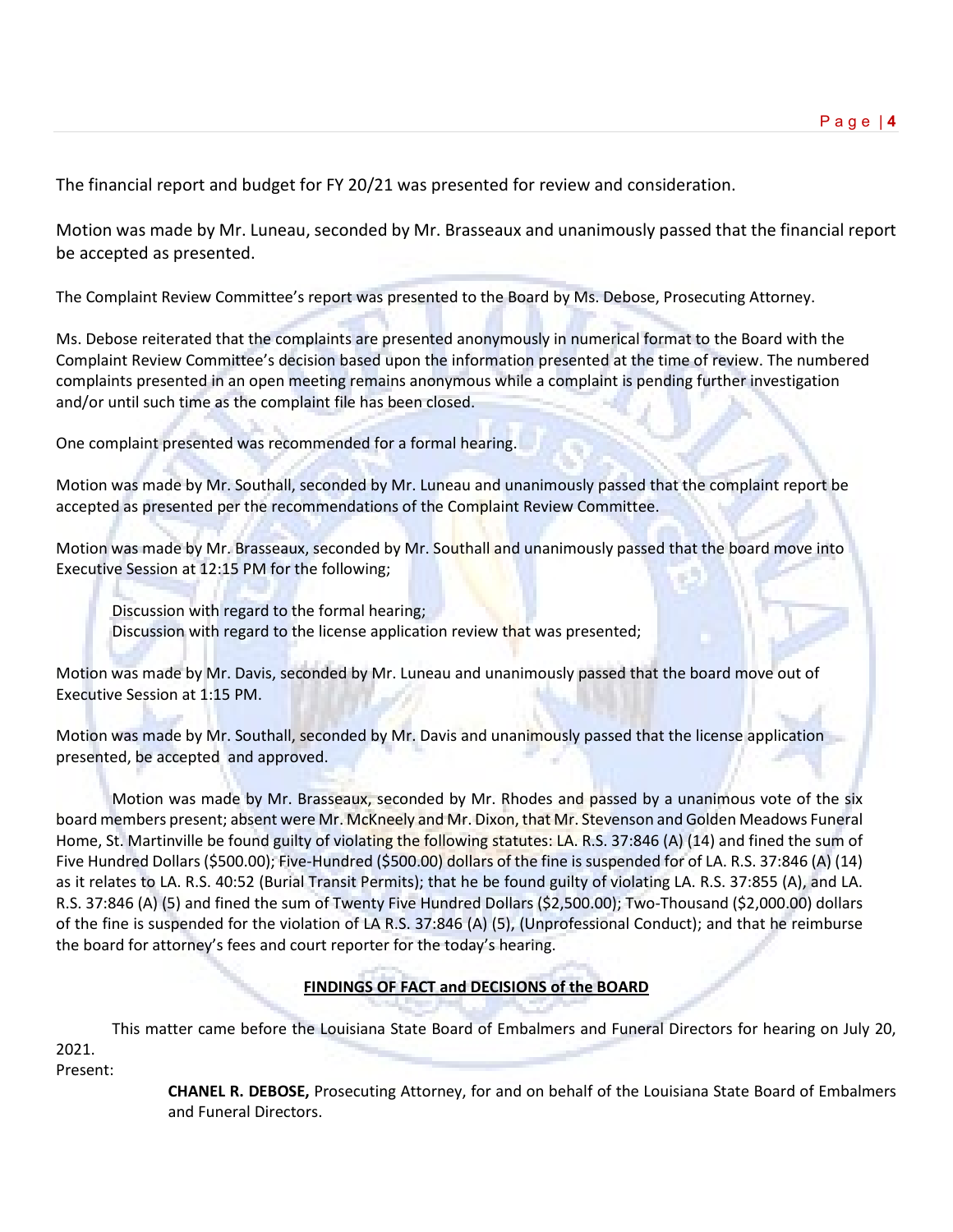**CHRIS LENTO**, General Counsel, for and on behalf of the Louisiana State Board of Embalmers and Funeral Directors, via Zoom.

**JOHN W. BECKNELL, III,** Hearing Officer, for and on behalf of the Louisiana State Board of Embalmers and Funeral Directors.

**KIM MICHEL,** Executive Director, for and on behalf of the Louisiana State Board of Embalmers and Funeral Directors.

**ANDREW STEVENSON** appearing on behalf of himself and the entity operating as **GOLDEN MEADOWS FUNERAL HOME.**

After considering the law, the evidence, the testimony of the parties, and the entire record of these proceedings, and made part of the record before the Board on July 20, 2021. The Board of Embalmers and Funeral Directors rules as follows:

#### **FINDINGS OF FACT**

That ANDREW STEVENSON is a licensed funeral director and embalmer, (#E-2139) and a licensed funeral establishment manager and the designated agent for the entity known as GOLDEN MEADOWS FUNERAL HOME, (#2301), St. Martinville, Louisiana, and, therefore, subject to the jurisdiction of this Board;

That evidence contained within the record of these proceedings, together with the testimony of the witnesses made within the presentation, reflects that the Board was unable to conclude that Andrew Stevenson and Golden Meadows Funeral Home, Inc. was guilty of violating the following statutes: LA. R.S. 37:846 (A) (14) for violating Louisiana Revised Statute 40:47 as it relates to death certificates by failing to timely file a death certificate with the State Registrar within five days after the death or prior to the burial of Leonard Francois, Sr.; LA. R.S. 37:855 (A), as it relates to Louisiana Revised Statute 8:655, for failing to allow Mary G. Francois, the next of kin, the right to arrange her late husband's funeral goods and services with the firm by taking it upon themselves to select and arrange the funeral goods and services for the late Leonard Francois, Sr. without inquiring about prices and without approving prices with the family; and LA. R.S. 37:846 (A) (5) for engaging in unprofessional, unethical, or dishonest conduct by filling out and presenting an insurance assignment contract to Mrs. Mary G. Francois in bad faith prior to being presented with any insurance policy information and details and without approving the total price with Mrs. Mary G. Francois;

That evidence contained within the record of these proceedings, together with the testimony of the witnesses made within the presentation, reflects that the Board was able to conclude that Andrew Stevenson and Golden Meadows Funeral Home, Inc. is guilty of violating the following statutes: LA. R.S. 37:846 (A) (14) for violating Louisiana Revised Statute 40:52 as it relates to burial transit permits by burying the deceased, Leonard Francois, Sr. without a Burial Transit Permit as provided and required by Louisiana Revised Statute 40:52; and LA. R.S. 37:846 (A) (5) for engaging in unprofessional conduct by failing to present the Statement of Funeral Goods and Services Selected Contract to Mrs. Mary G. Francois for approval and signing during the process of making funeral arrangements for her deceased husband, Leonard Francois, Sr.

## **CONCLUSIONS**

 As to **Andrew Stevenson and the entity operating as Golden Meadows Funeral Home**, **Inc.,** the Board members found that Andrew Stevenson and the entity operating as Golden Meadows Funeral Home, Inc. violated LA. R.S. 37:846 (A) (14) for violating Louisiana Revised Statute 40:52 as it relates to burial transit permits by burying the deceased, Leonard Francois, Sr. without a Burial Transit Permit. The Board found the afore-referenced parties guilty based upon the documentation entered into evidence and the testimony provided by Andrew Stevenson. The Board noted that the death certificate introduced into evidence showed a date of issue for the burial transit permit of June 3, 2020, which was after the date of the funeral of March 20, 2020. Furthermore, Mr. Andrew Stevenson admitted multiple times during the hearing that he did not obtain the burial transit permit before burying the deceased, Leonard Francois, Sr.

As to **Andrew Stevenson and the entity operating as Golden Meadows Funeral Home**, Inc., the Board members found that Andrew Stevenson and the entity operating as Golden Meadows Funeral Home, Inc. violated LA. R.S. 37:846 (A) (5)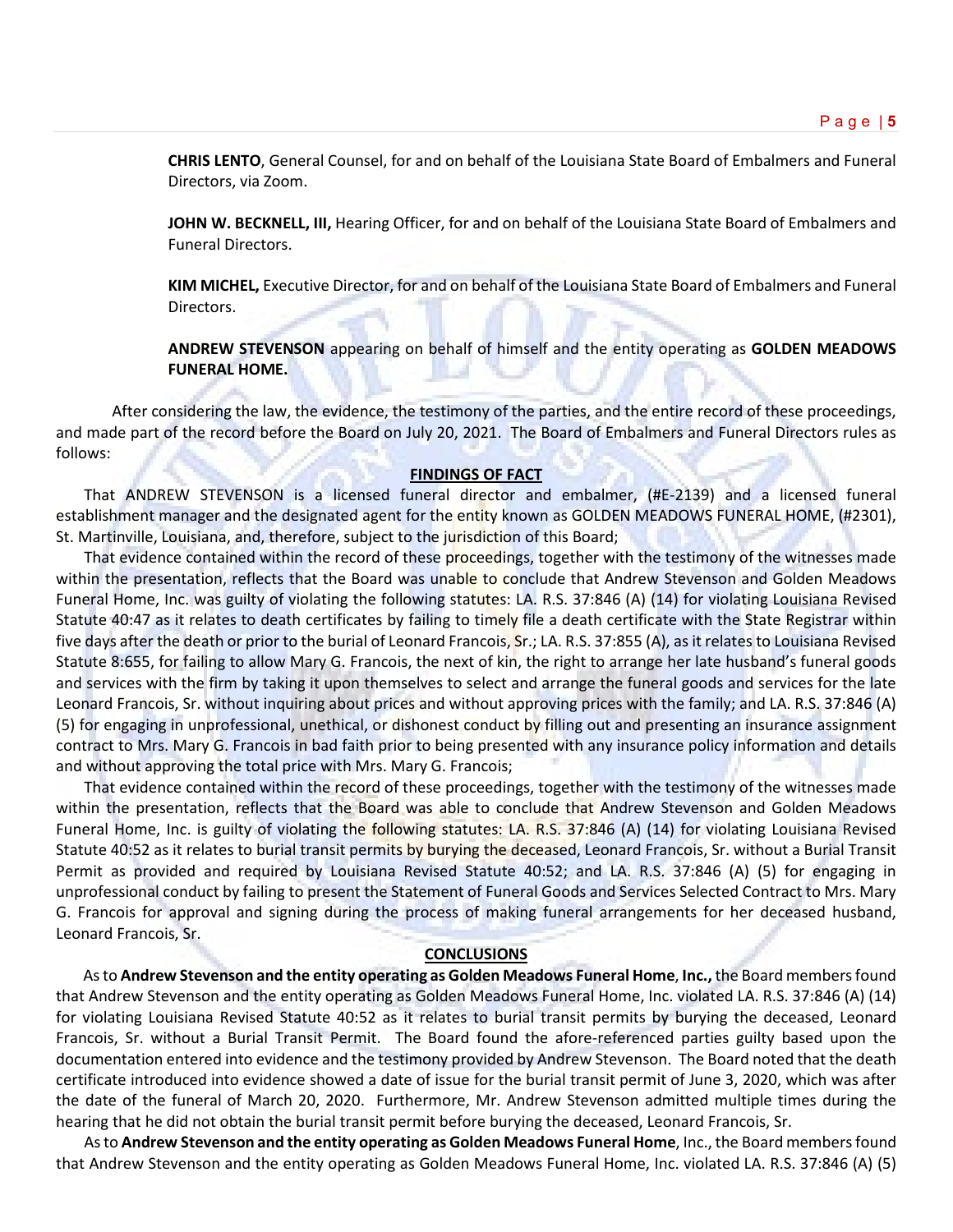for engaging in unprofessional conduct by failing to present the Statement of Funeral Goods and Services Selected Contract to Mrs. Mary G. Francois for approval and signing during the process of making funeral arrangements for her deceased husband, Leonard Francois, Sr. The Board found the afore-referenced parties guilty based upon the documentation entered into evidence and the testimony provided by Andrew Stevenson. The Board noted that the Statement of Funeral Goods and Services admitted into evidence did not contain Mrs. Mary G. Francois' signature. Additionally, Mr. Andrew Stevenson testified that he never obtained the signature of Mary G. Francois on the Statement of Funeral Goods and Services.

# **DECISION OF THE BOARD**

Accordingly, for the reasons as stated and noted herein above;

**IT IS ORDERED BY THE BOARD** that Andrew Stevenson, manager, and designated agent of the entity operating as Golden Meadows Funeral Home and the entity operating as Golden Meadows Funeral Home, Inc. are hereby found guilty of violating the provisions of LA. R.S. 37:846 (A) (14) as it relates to LA. R.S. 40:52 (Burial Transit Permits) and LA. R.S. 37:846 (A) (5) (Unprofessional Conduct).

**IT IS FURTHER ORDERED BY THE BOARD** that pursuant to LA. R.S. 37:850, the penalty statute applicable to these violations, which states: Whoever violates the provisions of this Part shall be fined not less than five hundred dollars, nor more than two-thousand, five-hundred dollars, and costs of the court reporter and attorney for the board for each offense, or by imprisonment for not less than thirty days, nor more than one-hundred eighty days for each offense, or both such fine and imprisonment, Golden Meadows Funeral Home, Inc. and its representative, Andrew Stevenson, are fined the sum of Five-Hundred (\$500.00) dollars. Five-Hundred (\$500.00) dollars of the fine is suspended for the above cited violation of LA. R.S. 37:846 (A) (14) as it relates to LA. R.S. 40:52 (Burial Transit Permits).

**IT IS FURTHER ORDERED BY THE BOARD** that pursuant to LA. R.S. 37:850, the penalty statute applicable to these violations, which states: Whoever violates the provisions of this Part shall be fined not less than five hundred dollars, nor more than two-thousand, five-hundred dollars, and costs of the court reporter and attorney for the board for each offense, or by imprisonment for not less than thirty days, nor more than one-hundred eighty days for each offense, or both such fine and imprisonment, Golden Meadows Funeral Home, Inc. and its representative, Andrew Stevenson, are fined the sum of Two-Thousand, Five-Hundred (\$2,500.00) dollars. Two-Thousand (\$2,000.00) dollars of the fine is suspended for the above cited violation of LA R.S. 37:846 (A) (5), (Unprofessional Conduct).

**IT IS FURTHER ORDERED BY THE BOARD** that Golden Meadows Funeral Home, Inc. and its representative, Andrew Stevenson, are to pay the sum of One-Thousand, Two-Hundred Forty-Seven (\$1,247.00) Dollars for the court reporter's fees incurred by the Board for the handling of this matter on July 20, 2021, the date of the Hearing.

**IT IS FURTHER ORDERED BY THE BOARD** that Golden Meadows Funeral Home, Inc. and its representative, Andrew Stevenson, are to pay the sum of Ten-Thousand, Two-Hundred, Eight Six Dollars, and Twenty-Five Cents (\$10,286.25) for the prosecuting attorney's fees incurred by the Board for the handling of this matter from the date the matter was accepted by the Board through July 20, 2021, the date of the Hearing.

**IT IS FURTHER ORDERED BY THE BOARD** that Golden Meadows Funeral Home, Inc. and its representative, Andrew Stevenson, are to pay the sum of One-Thousand, Fifty (\$1,050.00) Dollars for the hearing officer's fees incurred by the Board for the handling of this matter on July 20, 2021, the date of the Hearing.

**IT IS FURTHER ORDERED BY THE BOARD** that Golden Meadows Funeral Home, Inc. and its representative, Andrew Stevenson, are to pay the sum of Six-Hundred, Forty-Seven Dollars and Fifty Cents (\$647.50) for the general counsel's fees incurred by the Board for the handling of this matter on July 20, 2021, the date of the Hearing.

**IT IS FURTHER ORDERED BY THE BOARD** that the total assessed cost to Golden Meadows Funeral Home, Inc. and Andrew Stevenson is Thirteen-Thousand, Seven-Hundred, Thirty Dollars, and Seventy-Five Cents (\$13,730.75) in fines and fees owed to the Board for the above cited violations. The above assessed fines, court reporter's fees, hearing officer's fees, and attorney's fees are to be paid by Golden Meadows Funeral Home, Inc. and/or its representative, Andrew Stevenson, within thirty (30) days of receipt of this decision.

**IT IS FURTHER ORDERED BY THE BOARD** that should the costs not be received by the Board within thirty (30) days of the notification of costs due, then the license of the establishment operating as Golden Meadows Funeral Home, Inc., St. Martinville, Louisiana shall be suspended until such time as all costs are paid.